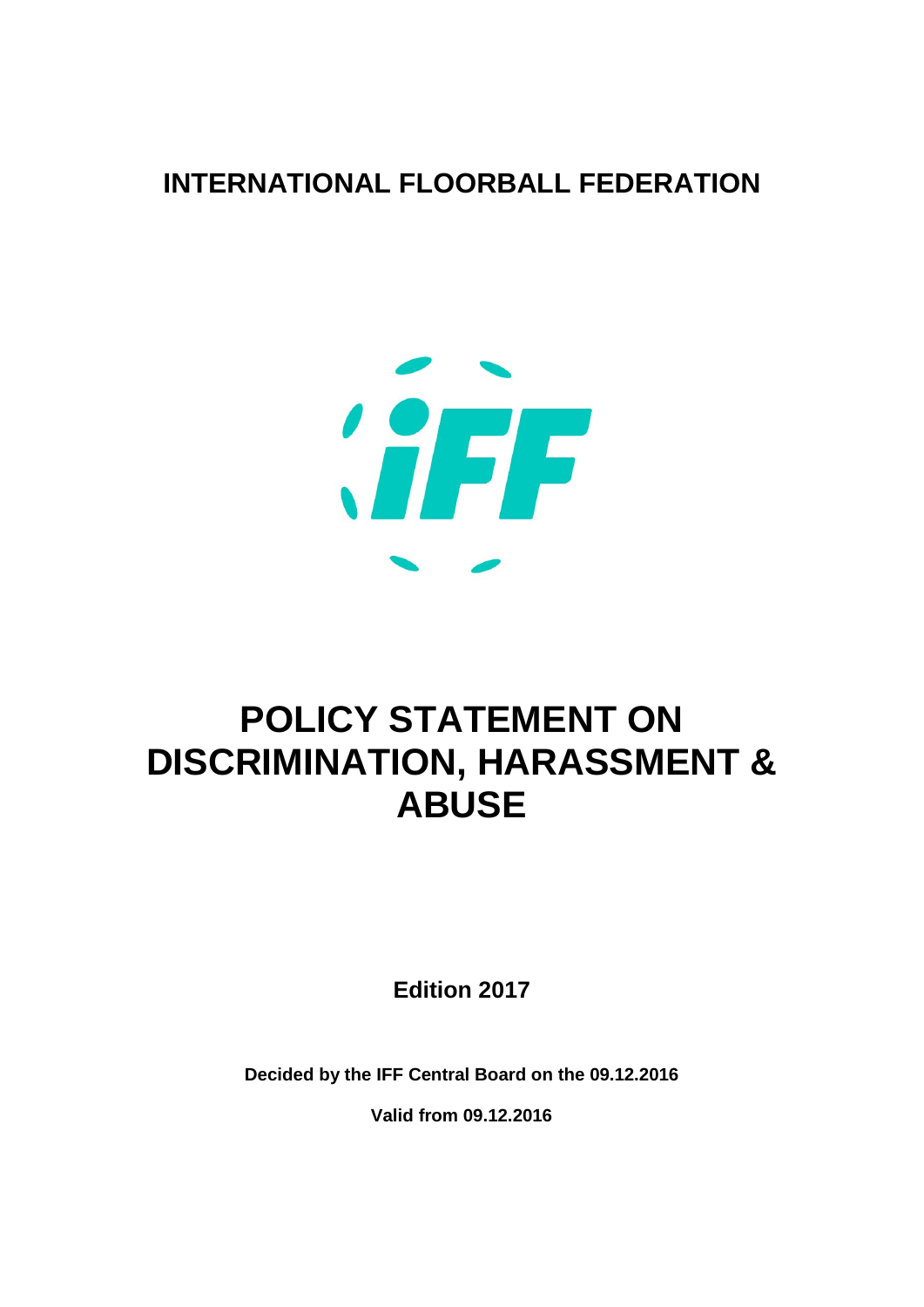

# **Introduction**

Any form of Discrimination, Sexual abuse and sexual harassment are completely incompatible with the intrinsic values of sports. Within IFF there is Zero tolerance for discrimination and harassment irrespective of gender, ethnic background, religious faith, sexual orientation and disability.

In its role of promoting and protecting the health of the athlete, the athlete's entourage and all officials, the IFF recognises all the rights of athletes, including the right to enjoy a safe and supportive sport environment. It is in such conditions that athletes are most likely to flourish and optimise their sporting performance. Sexual harassment and abuse are violations of human rights, regardless of cultural setting, that damage both individual and organisational health. While it is well known that sport offers significant potential for personal and social benefits, this potential is undermined where such problems occur. Abuse of Power or Trust can occur by any individual at any level in the organization, hence it needs to be taken into account. These guidelines are directed towards sexual harassment, but can equally be used also in cases related to any form of discrimination or abuse.

Zero tolerance implies that sexual harassment and sexual abuse must not take place. Therefore all organisations within the IFF have a responsibility to hinder sexual harassment and sexual abuse. It is a prerequisite that both the employees and volunteers within sports follow the guidelines regarding sexual harassment and abuse, and that suspicion of sexual harassment and abuse is notified and/or dealt with if a situation should occur.

Sexual harassment and abuse occur worldwide. In sport, they give rise to suffering for athletes and others, and to legal, financial and moral liabilities for sport organisations. No sport is immune to these problems which occur at every performance level. Sport organisations, in particular, are gatekeepers to safety and should demonstrate strong leadership in identifying and eradicating these practices.

Everyone in sport shares the responsibility to identify and prevent sexual harassment and abuse and to develop a culture of dignity, respect and safety in sport.

IFF will do its best to protect every person that has been harassed/discriminated and/or has been reported.

# **1. POLICY STATEMENT ON DISCRIMINATION, HARASSMENT & ABUSE**

# **1.1. Purpose**

The purpose of this Policy Statement and Guidelines on Discrimination and Harassment is to:

- outline the IFF's policy on Sexual Harassment & Sexual Abuse, including who the policy applies to, and where it applies, and the definitions for the types of behaviour that are covered;
- describe the processes that are in place to help prevent these behaviours from occurring and the responsibilities of IFF participants to achieving a work and sport environment free of sexual harassment and sexual abuse;
- define the procedures available to IFF participants to bring forward a complaint;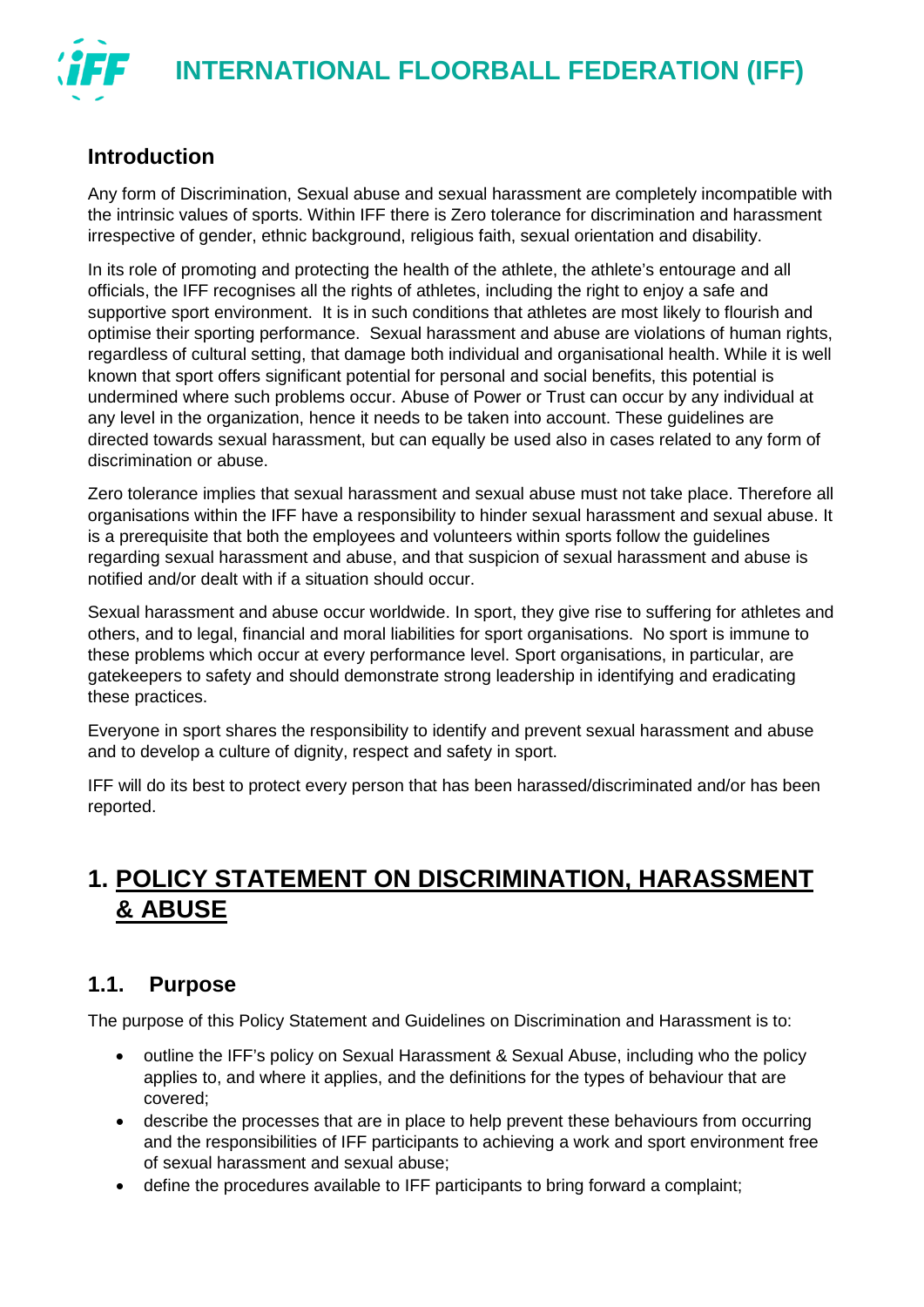

- describe the consequences of a breach of this policy, including interim measures and specific sanctions;
- outline the record-keeping procedures when a complaint is received; and
- provide a statement regarding confidentiality when dealing with complaints and other matters associated with this policy and guidelines.

The IFF recognises that bullying, harassment and discrimination can poison the work/sport environment for the wider group, as well as for those members of the group targeted by the bullying, harassment or discrimination. All IFF participants are expected to support a work environment that fosters respect and promotes the dignity and self-esteem of each other.

The IFF is committed to creating and maintaining a work and sport environment which is free from:

- personal harassment and bullying, and
- discrimination or harassment based on prohibited grounds, including race, ancestry, place of origin, colour, ethnic origin, citizenship, political opinion, creed, sex, sexual orientation, disability, age, marital/family status, language and any other discrimination or harassment prohibited by applicable law.

# **1.2. Guidelines**

The IFF has adopted guidelines against sexual harassment and abuse that shall be applied in all parts of the organisation. The management has the main responsibility for publicising the guidelines within the organisation and the IFF staff, IFF officials and IFF event participants are responsible for adhering to them.

The following guidelines apply within the IFF:

- Treat everyone with respect, and refrain from all forms of communication, action or behaviour that may be perceived as offensive
- Avoid body contact that may be perceived as unwanted
- Avoid all types of verbal intimacy that may be perceived as sexually charged
- Avoid expressions, jokes and opinions that relate to the individual's gender or sexual orientation in a negative way
- Seek to have both sexes represented in the support network
- Do not offer any form of reward with the purpose of demanding or anticipating sexual services in return
- Take action and give notice if a breach of these rules is experienced

The IFF leadership (IFF staff, IFF officials, IFF Central Board, IFF Event organisers etc) have the main responsibility for letting these rules be known in the organisation/sports environment, and that they are adhered to.

# **1.3. Definitions**

**IFF Participants**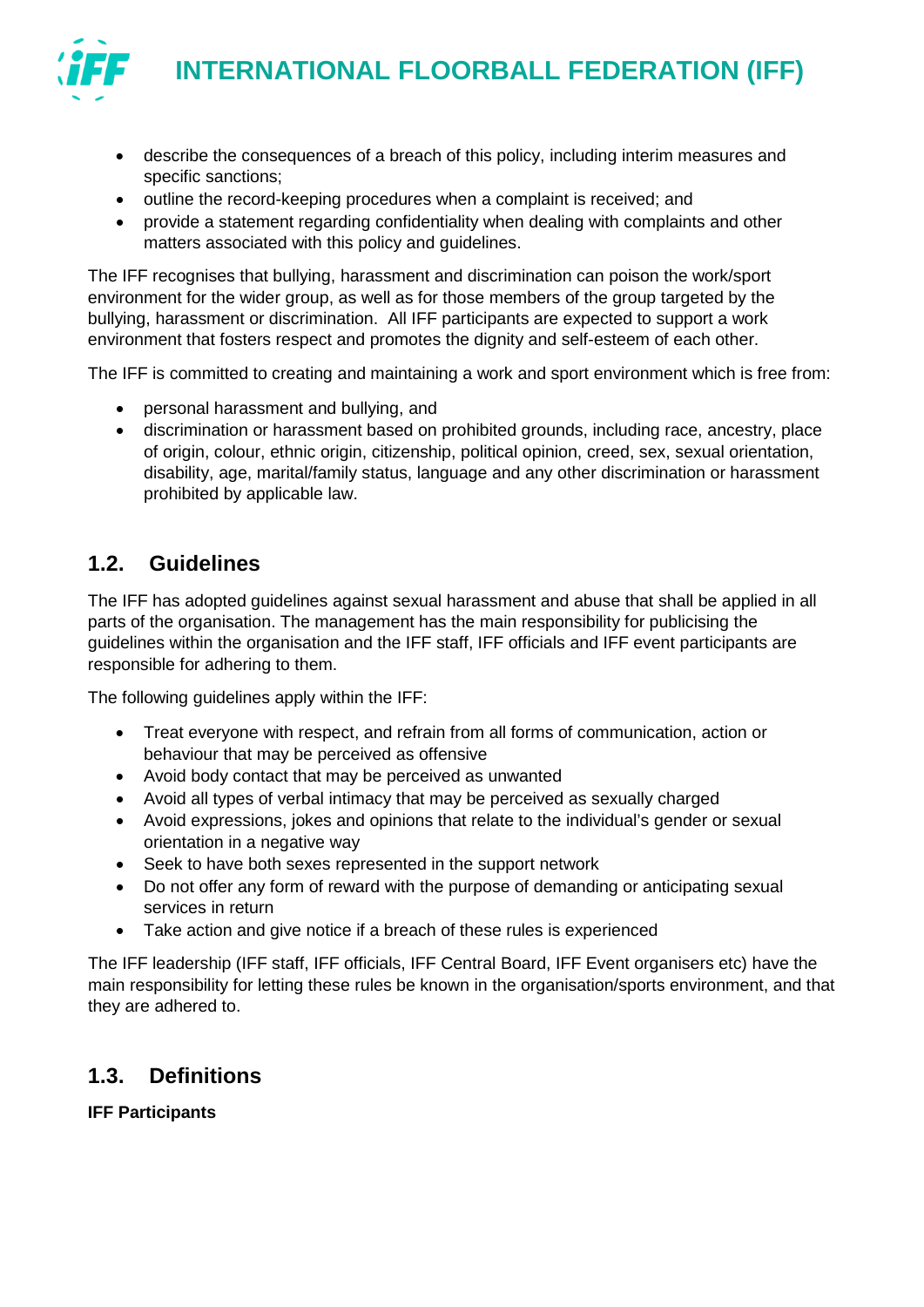

This policy and guidelines apply to all IFF participants, which include all persons engaged in any paid or volunteer capacity with the IFF or otherwise under the jurisdiction of the IFF. Without limiting the reach of the guidelines, IFF participants include:

- IFF officers, members and volunteers;
- IFF employees and persons under contract with the IFF;
- all athletes eligible for nomination to, or forming part of, any team participating in sport competitions over which IFF has jurisdiction; and
- all persons working with those teams or athletes, including coaches, medical and paramedical personnel, sports federation representatives, and other support persons;

#### **Work in Sport**

The IFF Policy and these guidelines apply to IFF participants at all times, during the course of their work in sport and also during other activities where their conduct may affect the work and sport environment, whether that be at the IFF offices, at meetings of the IFF or other entities, or at IFF events.

#### **Person in Authority**

A person in authority is any IFF participant in a position of authority over, or trusted by, a person who may be experiencing harassment, and can include such persons as team leaders, coaches, trainers, medical or paramedical personnel, parents or other volunteers.

Within IFF workplaces, a person in authority includes all supervisors and managers, and all members of the IFF Central Board.

#### **Harassment**

Harassment is a form of discrimination, and refers to wrongful conduct, whether or not the conduct is associated with a prohibited ground, that negatively affects the work and sport environment or leads to adverse consequences within that environment for the person(s) experiencing the harassment, which the perpetrator knew or ought reasonably to have known would be unwelcome.

Harassment includes bullying, and can take many forms but often involves conduct, comment or display that is insulting, intimidating, humiliating, hurtful, demeaning, belittling, malicious, degrading, or otherwise causes offence, discomfort, or personal humiliation or embarrassment to a person of group of persons.

Examples of harassment include:

- unwelcome remarks, jokes, nicknames, innuendo, or taunting which may, but need not be linked to a prohibited ground, such as a person's age, sexual orientation, race, ancestry, political opinions, etc.;
- written or verbal abuse or threats which may, but need not be linked to a prohibited ground:
- racial, ethnic or other slurs;
- displays which may cause offence and which may, but need not be related to prohibited grounds, such as sexual, racial, ethnic or religious posters or graffiti;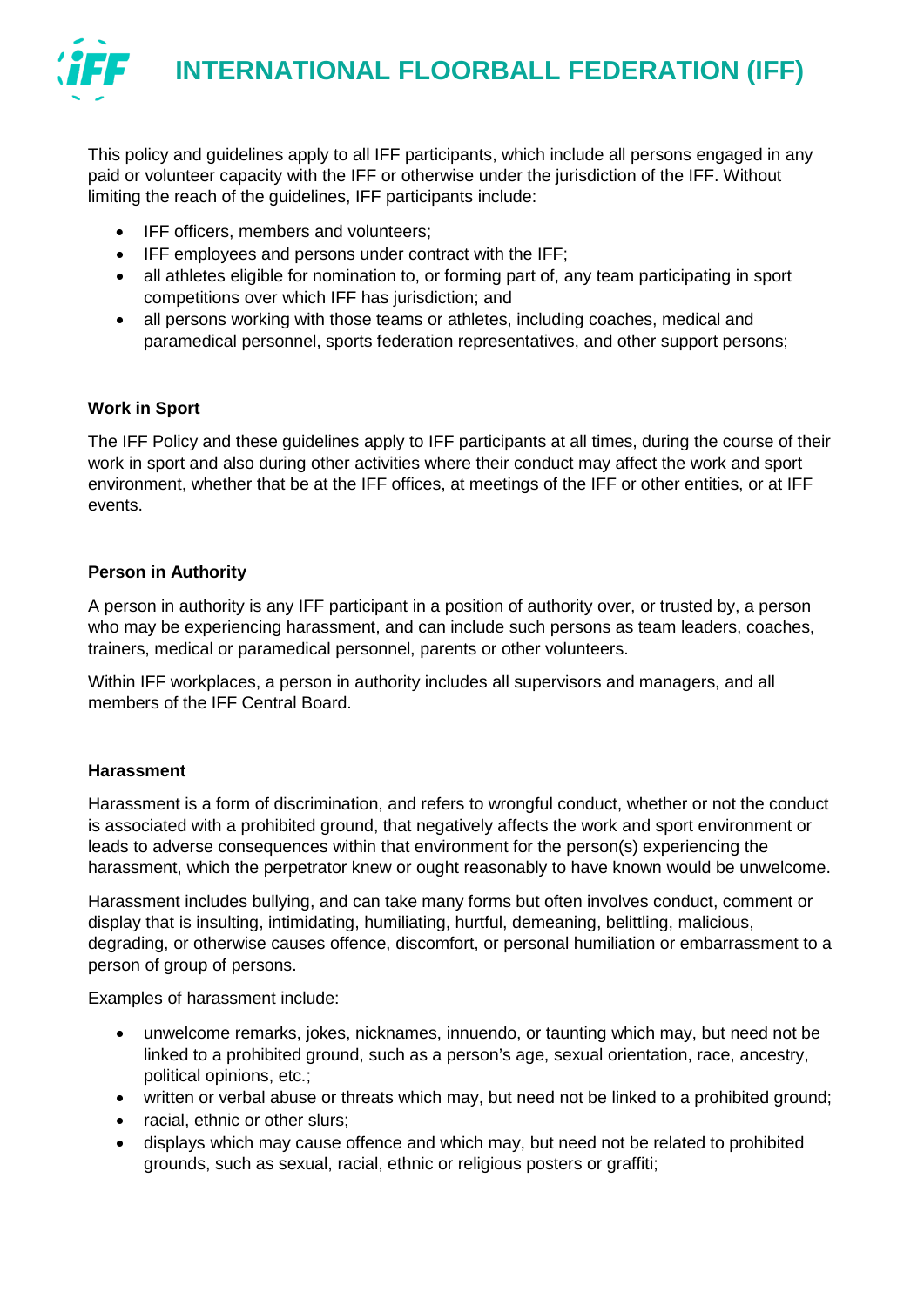

- use of terminology that reinforces stereotypes which may, but need not be based on prohibited grounds;
- vandalism or physical assaults which may, but need not be motivated by prohibited grounds; and
- condescension, paternalism, or patronizing behaviour which may, but need not be linked to prohibited grounds which undermines self-respect or adversely affects performance or working conditions.

#### **Personal Harassment**

Personal harassment is inappropriate behaviour directed toward an individual which the perpetrator knew or ought reasonably to have known would be unwelcome. The behaviour is repeated, or has the potential to be repeated, over time.

Examples of personal harassment include belittling jokes, insults, nicknaming, inappropriate teasing, taunting and condescension.

#### **Bullying**

Bullying is unwanted verbal, physical or social behavior directed to harming or inappropriately controlling another person. It often involves a real or perceived power imbalance. The behavior is repeated, or has the potential to be repeated, over time.

Examples of bullying are such actions as threats, spreading rumors, attacking someone physically or verbally, and deliberately excluding someone from a group.

#### **Sexual Harassment**

Sexual harassment is unwelcome sexual advances, requests for sexual favours, or other verbal or physical conduct of a sexual nature or related to a person's sex when:

- submitting to or rejecting this conduct can affect decisions about the individual:
- the conduct has the purpose or effect of interfering with the individual's performance;
- the conduct detrimentally affects the work and sport environment.

Specific examples can include:

- criminal conduct such as stalking, and physical or sexual assault or abuse;
- inappropriate comments about a person's body or appearance;
- inquiries or comments about an individual's sex life, sexual preferences, etc.;
- leering or other obscene or suggestive gestures;
- promises or threats contingent on the performance of sexual favours;
- sexual/sexist graffiti or any displaying of sexually explicit material or pictures;
- unwanted physical contact including touching, kissing, patting and pinching;
- unwelcome flirtation, sexual remarks, invitations or requests whether indirect or explicit; and
- use of inappropriate or derogatory sexual terms.

#### **Sexual Abuse**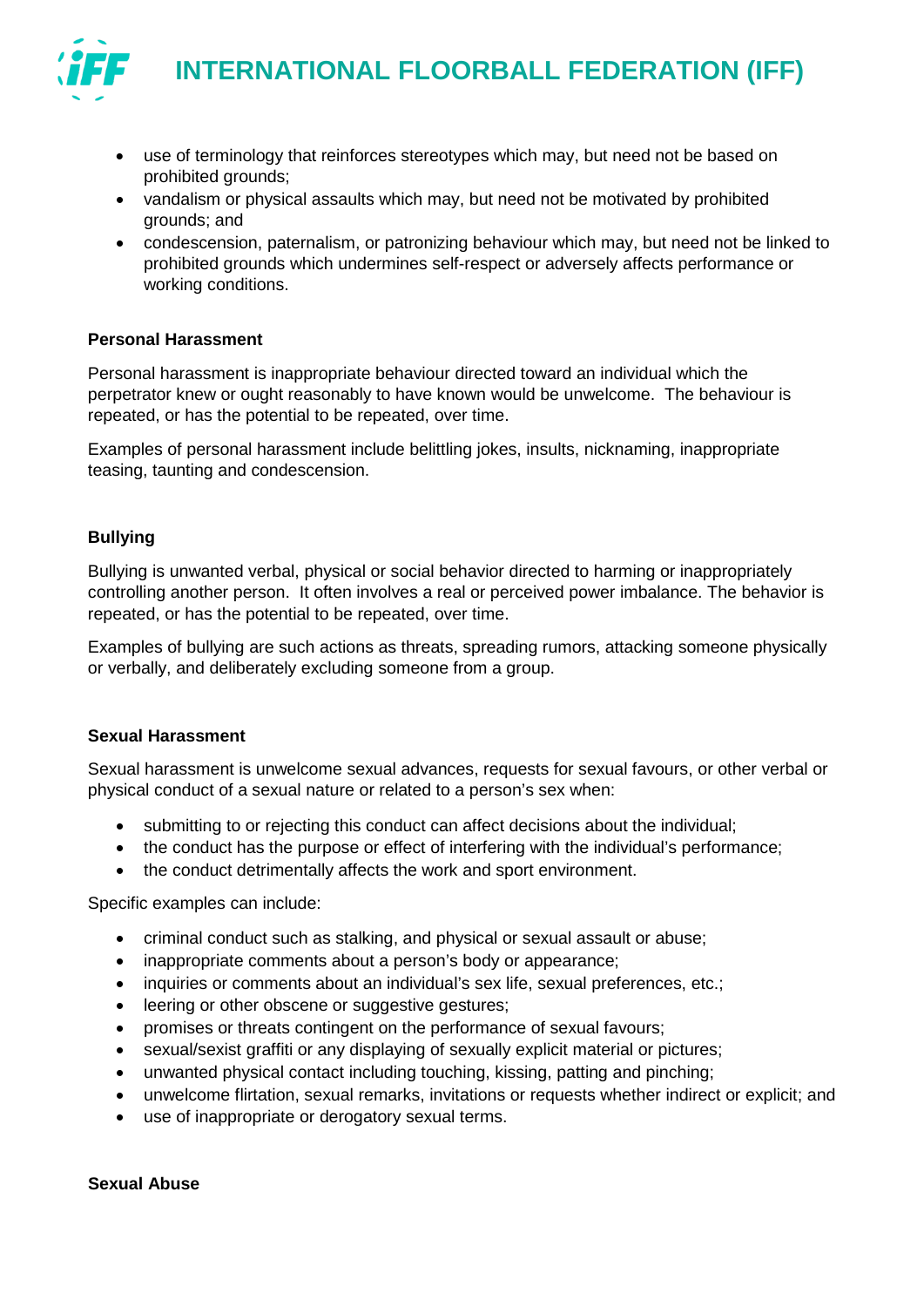

Abuse implies that a person offends another person's rights. By sexual abuse we mean to trick or coerce a person into a sexual act the person does not want, or is not sufficiently mature to consent to. Such abuse may be punished in accordance with the Penal Code, which also defines sexual abuse in varying stages of seriousness.

This type of abuse may include, but not be limited to:

- showing of pornography
- indecent exposure
- groping
- sexual penetration

#### **Reprisal**

Reprisals or threats of reprisal are an aggravating factor in any situation involving harassment, particularly where the reprisal or threat of reprisal is by a person in authority.

Examples of reprisal include:

- acts of retaliation designed to punish an individual who has reported discrimination or harassment; and b) threats of retaliation designed to dissuade an individual from reporting discrimination or harassment.
- In sexual harassment situations, reprisals can also include:
- acts of retaliation to punish an individual who has rejected sexual advances; and
- threats of retaliation if sexual advances are rejected.

For the purpose of these guidelines, the making of a deliberately groundless complaint shall also be deemed a reprisal.

#### **Condonation**

If a person in authority knows, or should reasonably have known, that harassment or sexual abuse may have occurred and fails to take appropriate action, the person in authority has condoned the action and may be subject to sanctions under these guidelines.

#### **What is not considered harassment:**

- Reasonable action or conduct by an IFF person in authority that is part of his/her normal function, even if there are possible unpleasant consequences (e.g., disciplinary action, performance management, changes to schedules or duties, implementation of policies, etc.).
- Differences of opinion or disagreements between co-participants.

It is of vital importance that those in authority:

- set and communicate non-discriminatory performance standards, selection criteria, rules and regulations to all participants;
- be consistent in taking any corrective or punitive action without discrimination based on prohibited grounds or harassment; and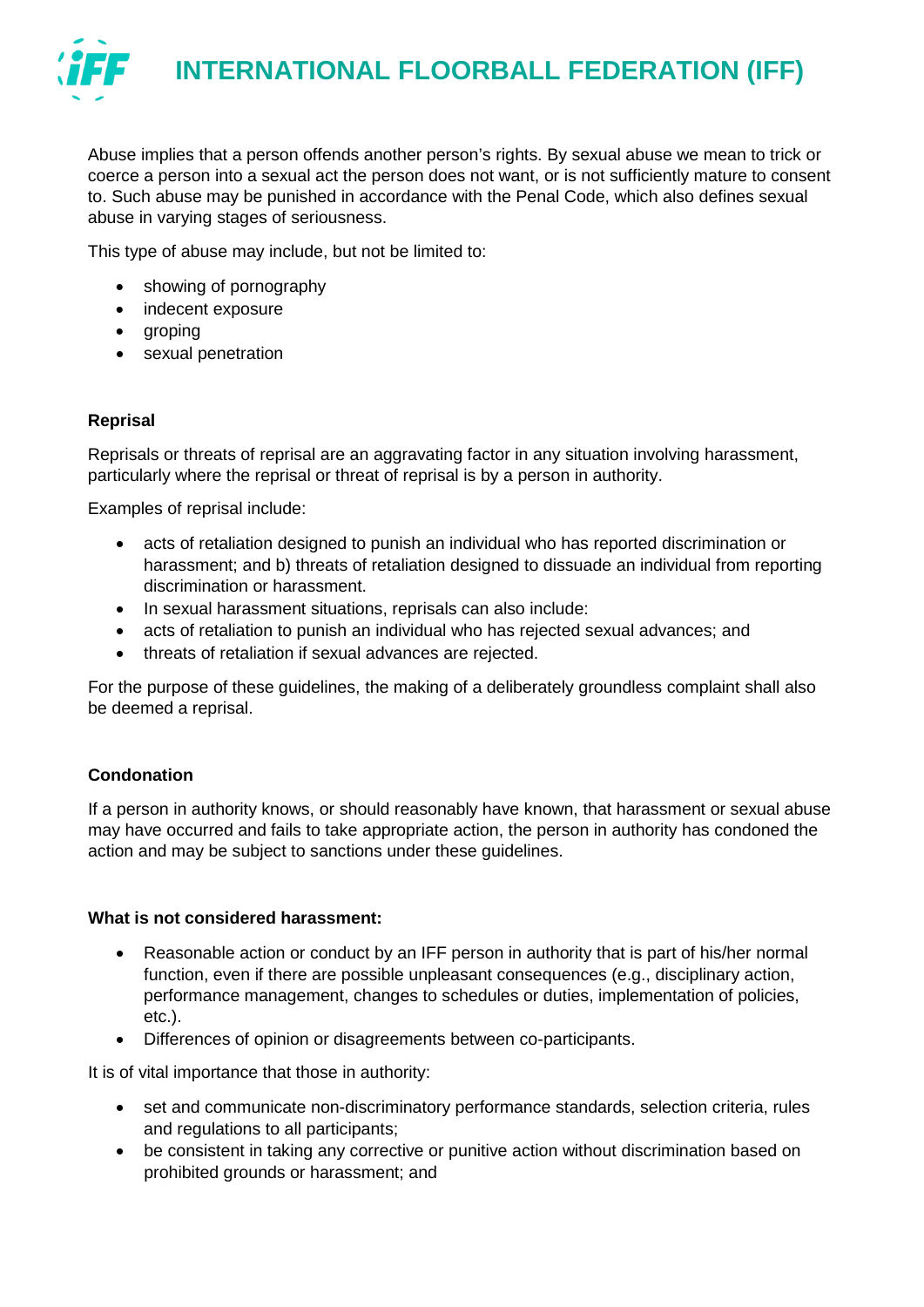

• use non-discriminatory terminology; address individuals by name and avoid the use of derogatory slang or offensive terms.

### **1.4. Prevention and Intervention**

Prevention and intervention are key to achieving a work and sport environment free of discrimination and harassment. The IFF must present a positive role model. IFF participants should communicate the IFF's objective to create and maintain a work and sport environment free of discrimination and harassment and are expected to intervene when it appears that discrimination or harassment may have occurred.

#### **Integrity Officer**

The IFF will appoint an individual designated as the IFF Integrity Officer for the purpose of these guidelines. The role of the Integrity Officer shall be:

- to receive information about reports brought forward relating to discrimination and harassment
- to facilitate the process for bringing forward reports
- to provide support to individuals who have questions or concerns about the application of these guidelines
- to report on a regular basis to the Ethics Committee and the Central Board

#### **Duty to Report**

All IFF participants are expected to promptly report any behaviour of which they become aware, which may constitute harassment or discrimination, as set out below. This includes situations where discrimination or harassment is suspected or rumoured, appreciating that individuals who experience discrimination or harassment are often reluctant to report it.

There is no duty to report in cases where the individual that has been harassed/discriminated could or would be put at risk by reporting and/or does not want the case to be disclosed on reasonable grounds. To protect the sport, IFF and other individuals in the future it should always be tried to make a report.

#### **Receiving Reports**

Reports of suspected discrimination or harassment may be made to the IFF Integrity Officer, the Secretary General, the President, or to any other person in authority within the IFF.

All such reports shall be brought promptly to the attention of the Integrity Officer & Secretary General by whoever receives the report (except when the report implicates one of them, in which case it will be brought to the attention of the other, or in the case where both are implicated then to the President).

Any reports arising from the conduct of a participant (athlete, official or volunteer) at an IFF event shall also be promptly brought to the attention of the Jury Chair unless the complaint involves the conduct of the Jury Chair.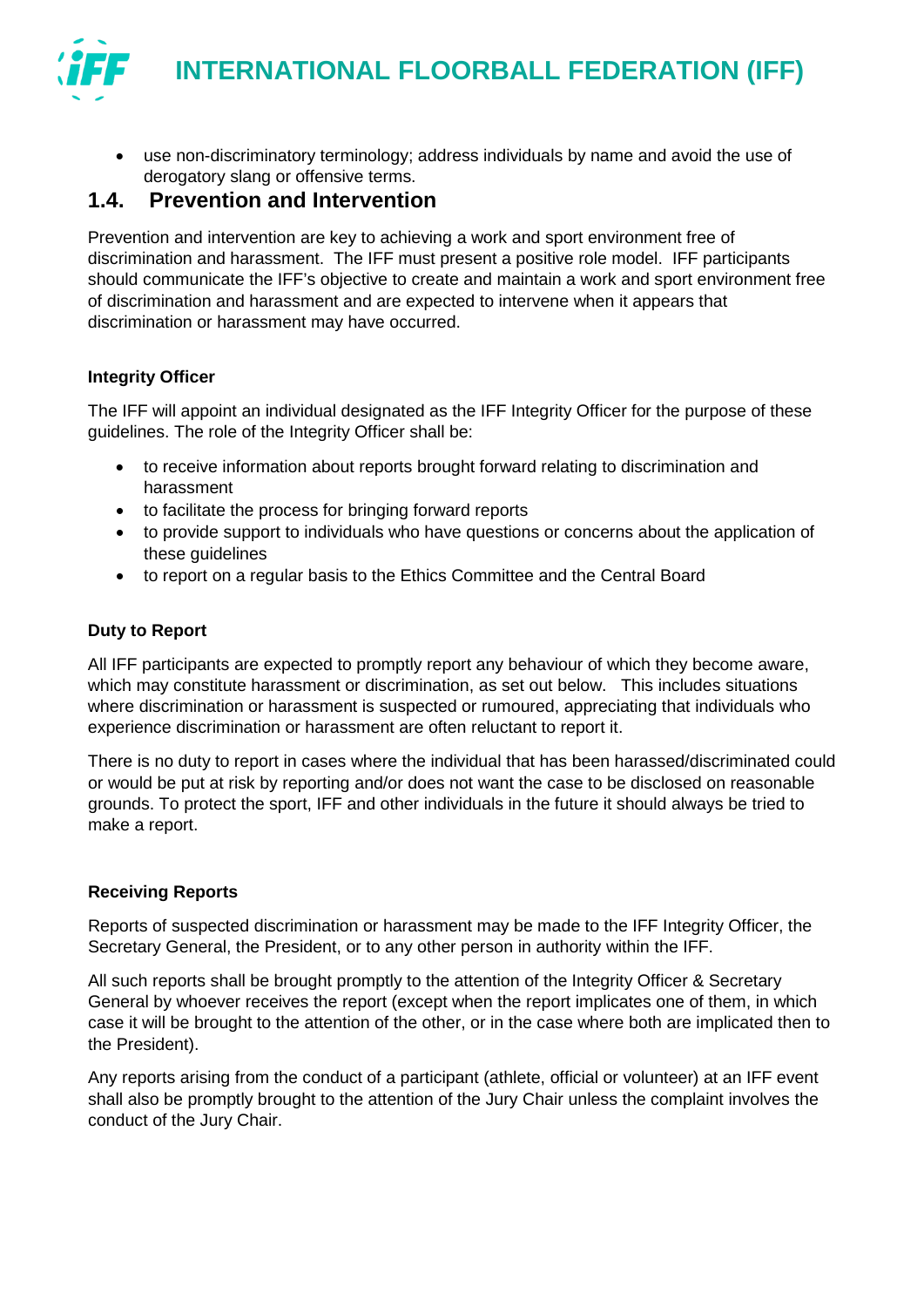

# **1.5. Complaint Procedure**

#### **Assistance to Complainants**

A complainant may request the assistance of the Integrity Officer in understanding these guidelines, in pursuing resolution short of lodging a complaint if appropriate, and in formulating the written complaint.

Should a complainant choose to retain legal counsel at any stage of a complaint or appeal, it shall be at the complainant's own expense.

#### **The Complaint**

Although anyone may report discrimination or harassment, a complaint may be made only by (i) persons affected by the alleged discrimination or harassment, (ii) the Secretary General or the Integrity Officer, on behalf of the IFF.

A complaint shall be in writing, and signed by the complainant, or by the Secretary General or Integrity Officer (as applicable), if the complaint is brought on behalf of the IFF. The complaint shall be submitted to the Secretary General &/or the Ethics Commission Chair, and a copy shall be provided to the Integrity Officer.

The complaint should include particulars of the discrimination or harassment, including details of the incident or incidents, including dates, times, locations, description of action, account of dialogue, the name of the alleged perpetrator(s) and any witnesses or names of other individuals who may also have experienced discrimination or harassment. The complaint should detail any corrective action taken to date.

The parties to a complaint are the IFF, the respondent(s) and the complainant(s), if any. Where there is a complainant, the complainant may withdraw the complaint at any time. However, such a complaint may be continued as a complaint by the Secretary General on behalf of the IFF, if the IFF does not consent to the withdrawal.

#### **Processing the Complaint**

The person responsible for processing the complaint (hereinafter the "IFF Official") may vary, as follows: a) where a complaint involves conduct by an employee of, or person under contract to, IFF other than the Secretary General, the IFF Official shall be the Secretary General; and b) in all other cases, the IFF Official shall be the Ethics Commission Chair (or where a complaint involves conduct by the Ethics Commission Chair, an alternate member of the Ethics Commission). The Ethics Commission Chair or, in the case of a complaint involving the Ethics Commission Chair, the alternate, may delegate part or all of the Ethics Commission Chair (or alternate's) responsibilities under these guidelines to the Secretary General, except where a complaint is by or against the Secretary General.

#### **Complaint Investigation**

The IFF Official may decide not to deal with a complaint: a) if in the opinion of the IFF Official, the facts alleged in the complaint would be insufficient, if proven, to establish discrimination or harassment under the IFF Policy and these guidelines; or b) if in the opinion of the IFF Official, the investigation of the complaint would not advance the purpose of the IFF Policy in the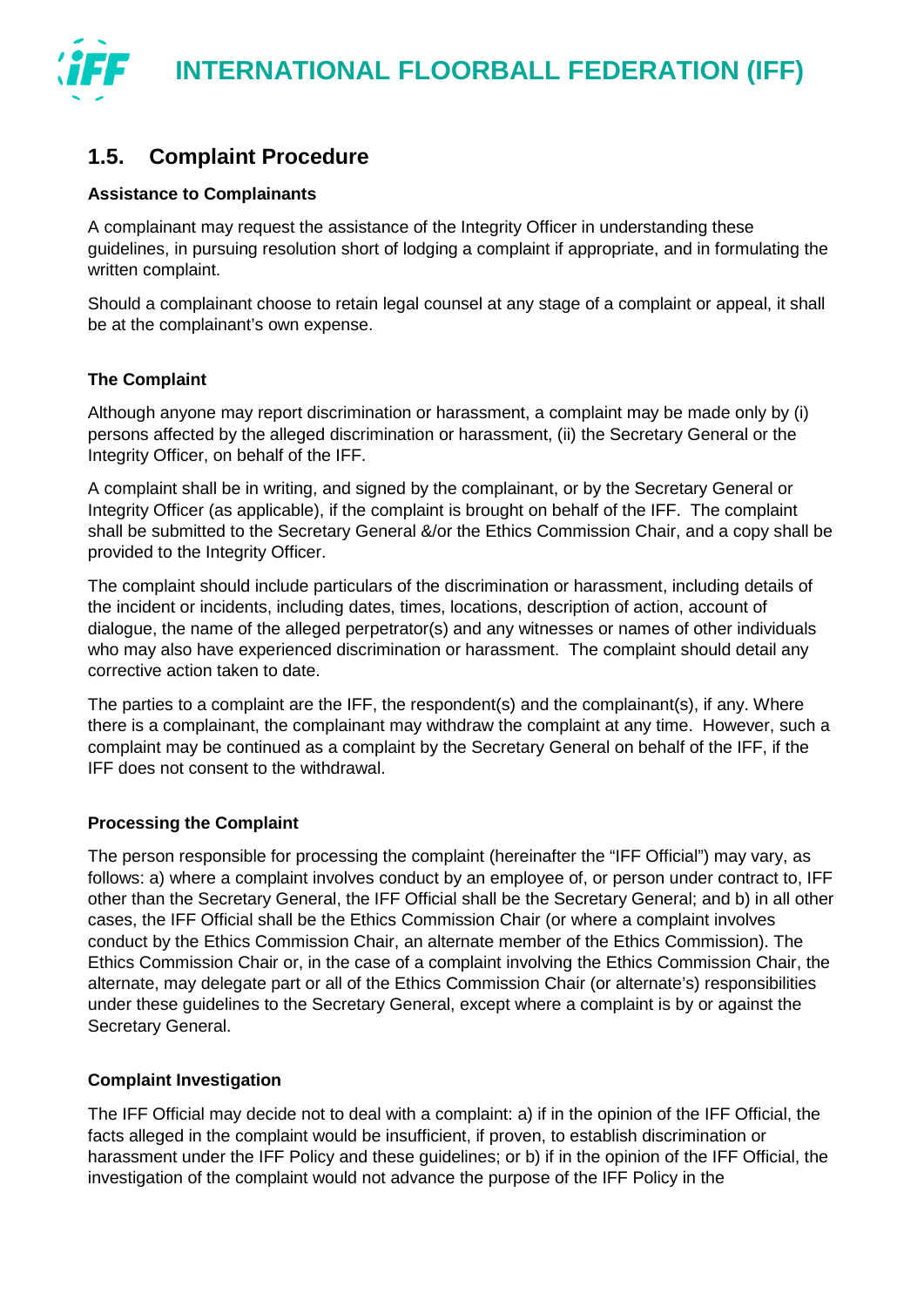

circumstances, either because of an impossibility to investigate case due to significant delay between the alleged events and the time of the complaint or for any other reason. The IFF Official must in writing provide the reasons for the decision not to deal with it or why it is not possible or makes no sense.

If the IFF Official decides not to deal with the complaint, the complainant can in accordance with the IFF Juridical regulation make an Appeal to have the case dealt with to the IFF Appeal Committee.

In all other cases, the IFF Official shall investigate the complaint or appoint and provide terms of reference to an investigator who shall investigate the complaint and make findings of fact.

Before the investigation begins, the IFF Official shall advise each respondent of the complaint and shall provide each complainant and respondent a copy of the written complaint, of the IFF Policy and these guidelines, and of the investigator's terms of reference, if any.

Before the investigation report is issued, each respondent shall have a reasonable opportunity to respond to the allegations. If a respondent declines to do so, or does not respond within the timeframe provided, the investigator's report may nonetheless be issued. A respondent may rely on any legal defenses recognized under applicable human rights law.

All IFF participants, including the respondent(s), must co-operate fully in any investigation under these guidelines.

The IFF Official may consult with the investigator during the course of the investigation, may review the investigation report in draft and may provide additional terms of reference to, or request clarification from, the investigator.

The Jury Chair shall be consulted throughout any investigation involving conduct at an IFF event unless the complaint involves conduct by the Jury Chair.

A copy of the investigation report shall be provided to the IFF, complainant(s) and the respondent(s) and to the Jury Chair if the complaint involves conduct at an IFF event.

#### **Assistance to Respondents**

A respondent may request the assistance of the Integrity Officer in understanding these guidelines.

Should a respondent choose to retain legal counsel at any stage of a complaint or appeal, it shall be at the respondent's own expense.

#### **Determinations Following Investigation**

The IFF Official shall determine whether discrimination or harassment has been established in light of the findings of fact contained in the investigation report, and if so, the nature and particulars of the discrimination and/or harassment. The IFF Official's determinations shall be communicated to the IFF, the complainant(s), the respondent(s) and the Integrity Officer, and to the Jury Chair if the complaint involves conduct at an IFF event.

#### **Settlement**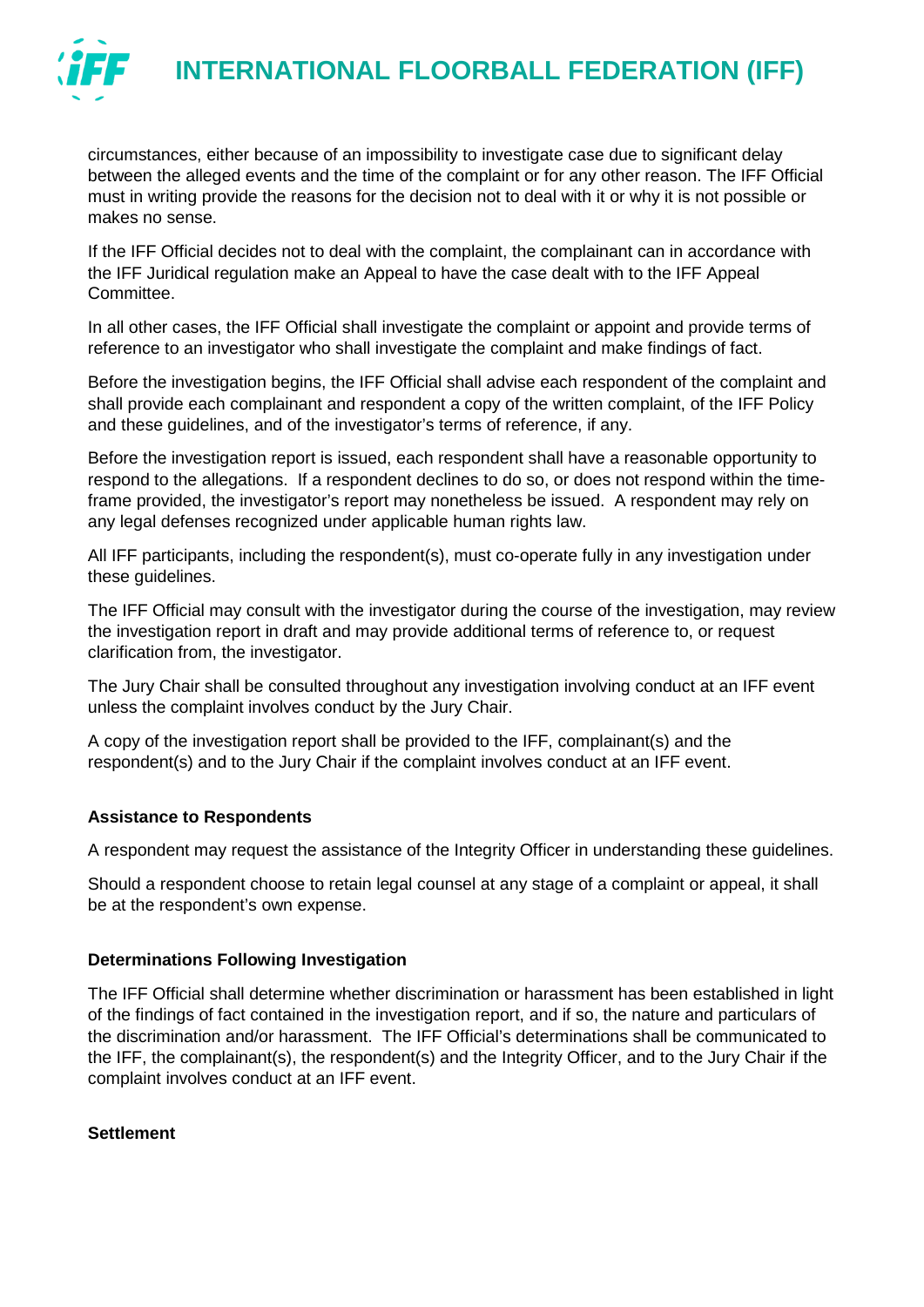

A complaint may be settled at any stage. A resolution agreement should be in writing and signed by all parties. A copy of the resolution agreement will be provided to the Integrity Officer and to the IFF.

#### **Mediation**

The IFF may provide a mediator, if the IFF Official views mediation as appropriate and if the complainant and respondent are willing to enter a mediation agreement.

### **1.6. Sanctions**

The IFF Official shall have the authority to impose sanctions, if warranted. When the complaint arises from conduct at an IFF Event the IFF Official shall consult with the Jury Chair before imposing sanctions, unless the complaint involves conduct by the Chef de Mission/Team Leader.

The IFF, complainant(s) and the respondent(s) shall be given a reasonable opportunity to make submissions to the IFF Official prior to the imposition of sanctions.

Sanctions may include, but are not limited to: a) the issuance of a warning and/or reprimand;

b) the imposition of such temporary or permanent conditions on continued employment with IFF, or participation in IFF activities as the IFF Official may view as appropriate; c) temporary suspension from employment or contract with IFF (with or without pay), or from participation in some or all of the activities over which the IFF has jurisdiction including the Olympic or any Multi-Sport Games (hereinafter collectively referred to as "IFF activities"); and/or d) a recommendation that a person's membership be revoked in accordance with the by-laws of the IFF or, in the case of a IFF employee or contractor, termination of employment or contract.

The IFF Official shall provide the complainant(s) with such information about any sanctions imposed as is appropriate in the circumstances. The IFF and the Integrity Officer will be advised of sanctions imposed.

Should any sanction that the IFF Official views as appropriate require a resolution to be passed by the IFF Board of Directors, the IFF Official shall take such action as is appropriate to have the matter placed before the Board for its consideration, but the matter will not be considered prior to any appeal or expiration of right to appeal under these guidelines.

# **1.7. Interim Measures**

The IFF Official may impose interim measures pending the investigation and disposition of a complaint, if the IFF Official is of the view that the imposition of such measures is in the best interest of the complainant(s), respondent(s) and/or IFF.

Interim measures are not sanctions, and they may take many forms, including but not limited to:

a) the imposition of conditions upon the continued participation of the respondent(s) in the activities or work of the IFF;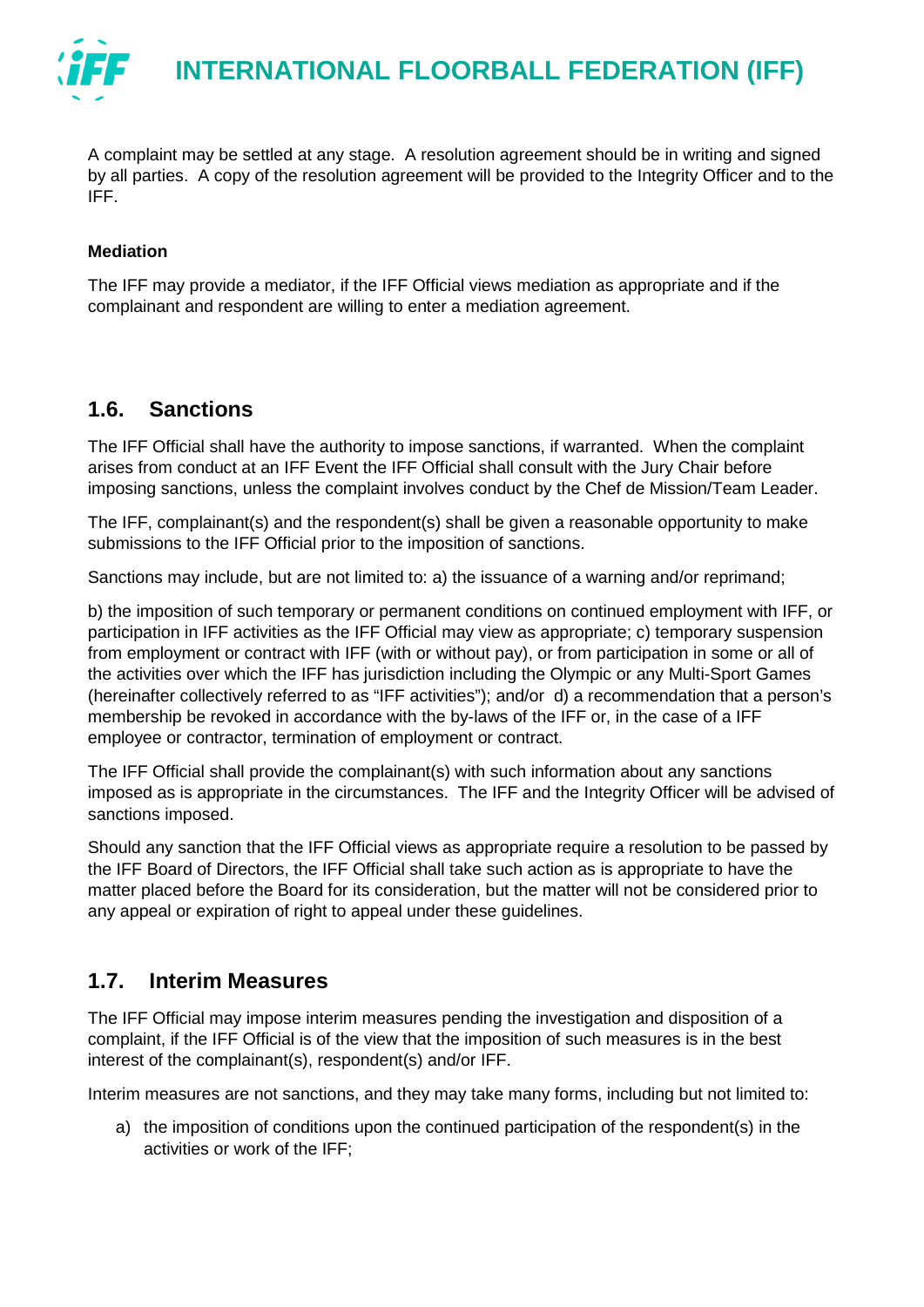

- b) suspension of the respondent(s) from participation in the activities or work of the IFF, with or without pay in the case of employees, or under such other terms as are seen to be appropriate; and/or
- c) security arrangements.

The IFF and the Integrity Officer shall be informed of any interim measures.

The IFF Official shall consult with the Jury Chair before the imposition of interim measures which may have an impact on any participant at an IFF event.

# **1.8. Appeals**

An appeal under these guidelines will be heard and determined by the IFF Appeal Committee. None of the persons hearing the Appeal shall have had prior involvement in the matter.

#### **Grounds for Appeal by Respondents**

A respondent may appeal the IFF Official's determination (s) on the following grounds only: a) that the investigation was conducted in an unfair or biased manner contrary to the rules of natural justice; or b) that the findings of fact contained in the investigation report are insufficient to support a determination that discrimination or harassment has been established.

In an appeal by the respondent from the IFF Official's determination(s), the complainant shall be entitled to participate as a respondent in the appeal.

A respondent may also appeal from the sanction(s) imposed or recommended following a complaint. In such an appeal, the complainant shall be advised by the IFF Official that an appeal has been filed, and shall be entitled to make written representations, but shall not be entitled to participate as a respondent in the appeal. There shall be no appeal from any finding of fact contained in the investigation report.

#### **Grounds for Appeal by Complainants or the IFF**

A complainant or the IFF may appeal the IFF Official's determination(s) on the following grounds only: a) that the investigation was conducted in an unfair or biased manner contrary to the rules of natural justice; or b) that the findings of fact contained in the investigation report ought to have resulted in a determination that discrimination or harassment has been established.

In an appeal by the complainant or the IFF from the IFF Official's determination(s), the respondent shall be entitled to participate as a respondent in the appeal.

A complainant or the IFF may also appeal the IFF Official's decision not to deal with a complaint. In such a case, the respondent shall not be identified in the appeal and shall not be entitled to participate as a respondent in the appeal.

There shall be no appeal from any finding of fact contained in the investigation report.

#### **Notice of Appeals**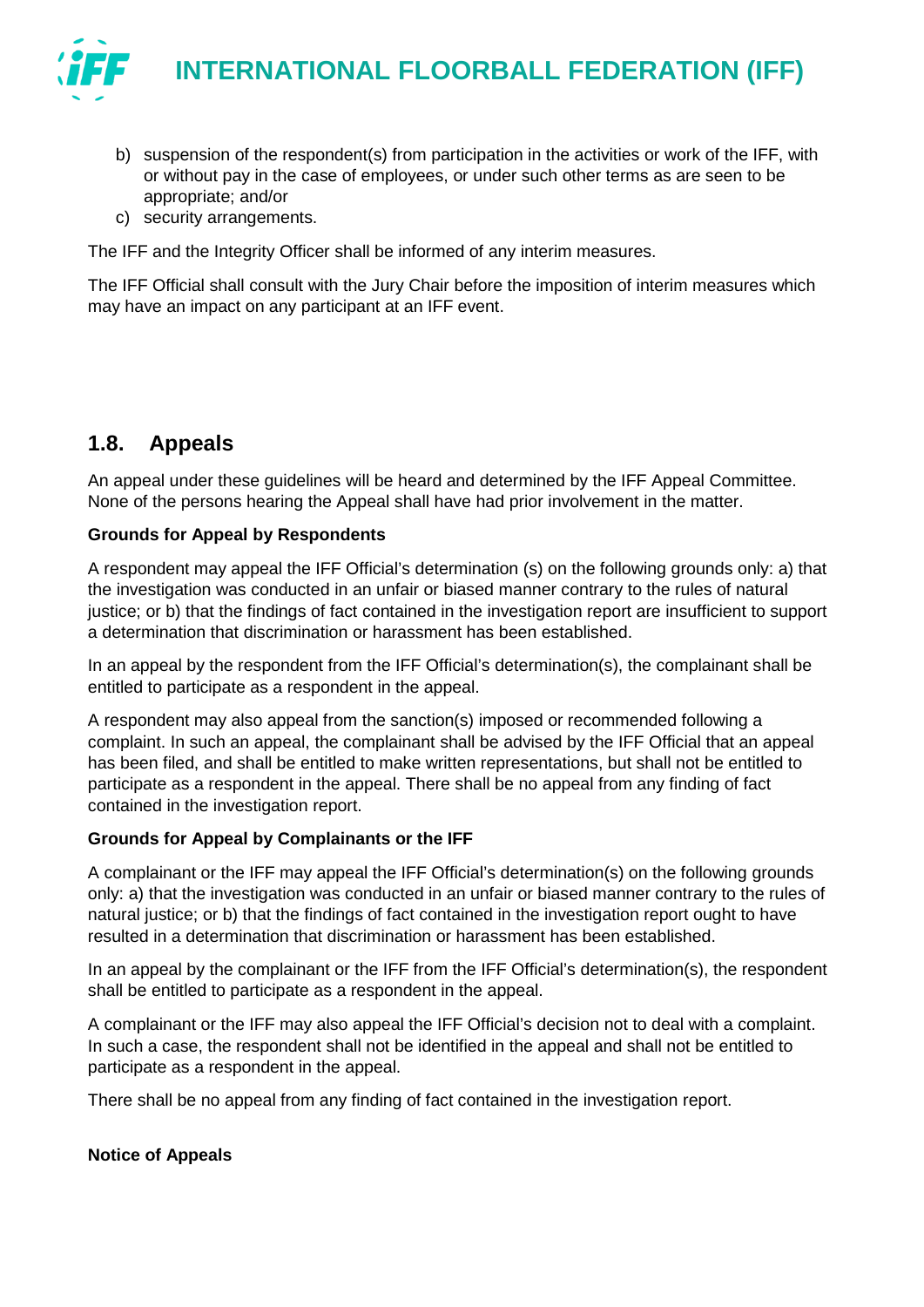

The notice of appeal must be made in writing to the IFF Secretary General, within fourteen days of the appellant receiving notice of the IFF Official's decision with respect to sanctions, and must state the specific grounds for the appeal.

A copy of the notice of appeal shall be promptly provided to the President, the IFF Official, the Integrity Officer, the Chef of Mission/Team Leader if the appeal involves conduct at Games, and to every person entitled to participate as a respondent in the appeal.

#### **The Hearing**

The following persons may appear before the Appeal Committee at its in camera hearing and make representations in the appeal: a) the IFF; b) the appellant(s); c) any person entitled to participate as a respondent in the appeal; d) the IFF Official who may make representations with respect to the investigation of the appeal, the determinations and any sanctions imposed and/or recommended; e) the Chef de Mission/Team Leader who may make representations where the appeal involves conduct at the Games; and f) any other person invited by the Appeal Committee to make representations.

No member of the Appeal Committee having had any prior involvement in the complaint, or who is otherwise in conflict of interest, shall participate in the deliberations or decision in the appeal.

#### **Disposition of an Appeal**

The Appeal Committee's deliberations shall take place in camera. No other person shall be present during the deliberations.

The Appeal Committee, by a majority of votes cast, may: a) dismiss the appeal; b) substitute its own determination for the determination under appeal; c) substitute a sanction for the sanction under appeal; or d) remit the complaint for further investigation and/or for re-determination in accordance with its directions.

The Appeal Committee shall provide reasons for its disposition. Minority and dissenting reasons may also be provided.

A copy of the reasons shall be provided to the IFF, appellant, to any respondent in the appeal, and to the Chef de Mission/Team Leader if the appeal involves conduct at Games. In an appeal from sanctions, the IFF Official shall give the complainant(s) such information about the disposition of the appeal as is appropriate in the circumstances.

#### **Published Summaries**

It is desirable to publish a summary of each decision and the reasons for disposition on a timely basis and when this is done, it shall be in such a form as to protect the identities of individuals involved.

# **1.9. Record Keeping**

The Secretary General shall keep a secure record of every report and complaint under these guidelines. The record shall contain all relevant documentation, including: a) details of the